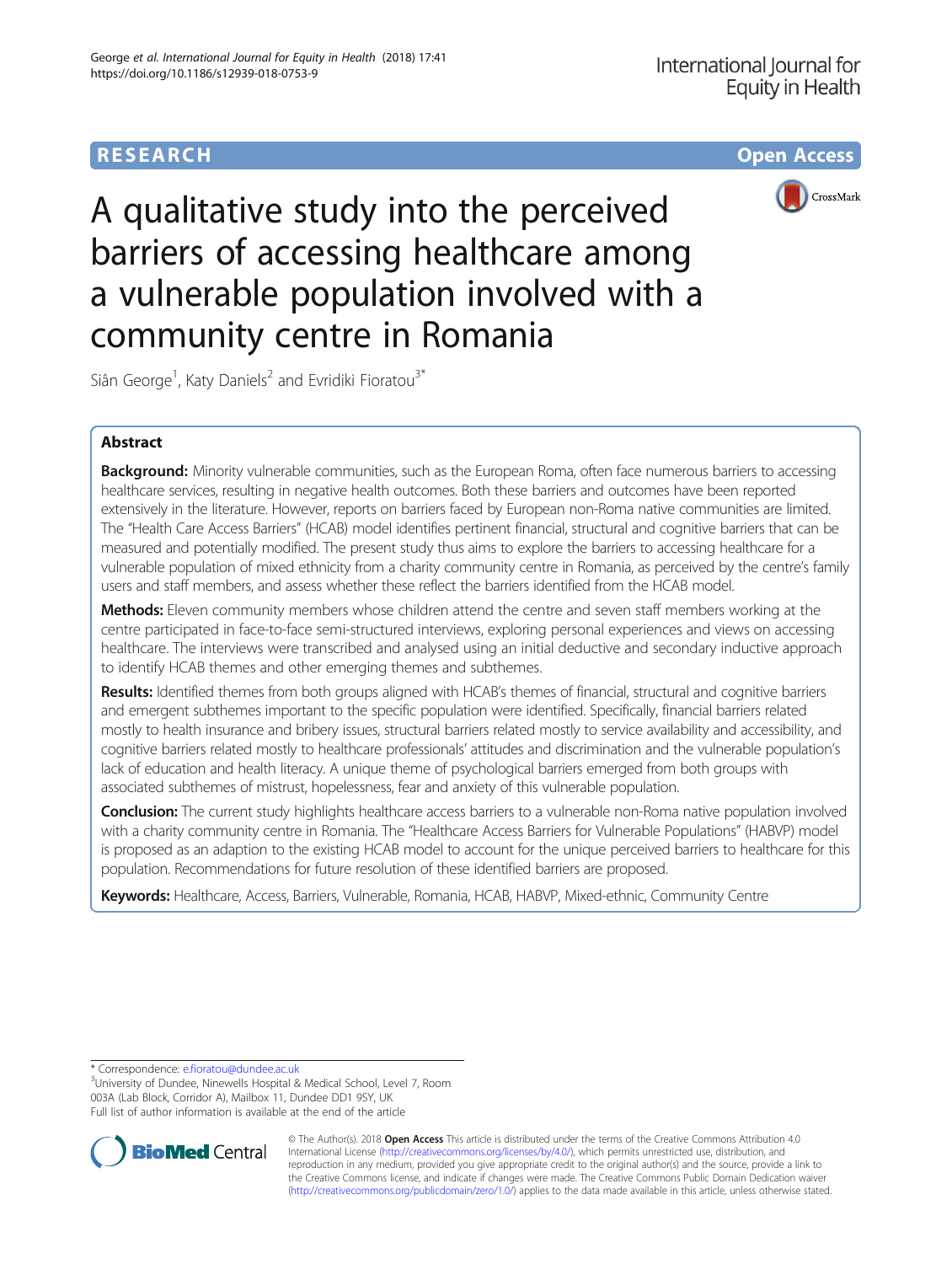# Background

Vulnerable populations worldwide are subject to poorer health outcomes [\[1](#page-12-0)]. Dimensions of vulnerability are vast so defining a 'vulnerable population' is difficult. Factors that can lead to vulnerability include: socioeconomic status; geography; gender; age; disability; health status; ethnicity; culture; vulnerable to abuse; vulnerable to human trafficking (sex, slavery, forced labour); or are in adverse circumstances unable to cope with and recover from the impact of a disaster [[2\]](#page-12-0). Such populations experience numerous barriers to accessing healthcare [\[1](#page-12-0)]. In this study, barriers to healthcare access will be explored in the context of native vulnerable European populations, encompassing both Roma and non-Roma communities.

The Roma population comprise Europe's largest ethnic minority and are considered a vulnerable population throughout the world. Within Romania, the Roma community make up approximately 3.1% of the population, however figures are usually underestimated so this may be as high as 11% [[3\]](#page-12-0). The non-Roma community studied here were ethnically Romanian.

Some of the healthcare access barriers identified within the literature correspond to aspects of published healthcare access models. Carrillo et al. proposed the 'Health Care Access Barriers Model' (HCAB) [\[4\]](#page-12-0) which targets three types of measurable and modifiable barriers: financial, cognitive and structural. Within these, financial barriers included health insurance, whilst cognitive barriers included topics such as knowledge, communication, language and health literacy, and structural barriers included issues such as waiting times, availability and transport. The HCAB model was originally designed for administrative purposes, but has the potential for adaptation for use by health and social care staff. Outwith the HCAB model, additional barriers may include cultural and attitude issues.

Economic factors play a major role within private and health insurance based systems. Personal financial funds are needed to access both private care and health insurance. Lack of health insurance can have a significant negative impact on access to care in many countries [\[5](#page-12-0), [6\]](#page-12-0). If insurance has been paid, the Romanian system can offer some benefits of universal healthcare coverage. However, despite having insurance, additional costs are often present when accessing care, leaving those in lower socioeconomic positions unable to afford services. In addition to the initial cost of health insurance and subsequent medicine costs, expected bribes or off-the-record payments create a further financial barrier [\[7\]](#page-12-0). Consideration must also be given to what is included in a health insurance policy as some services, such as mental health services, are often excluded from Romanian policies [\[8](#page-12-0)]. There is a distinct similarity between the poorest population quintile and the Roma population regarding ability to afford healthcare [[9\]](#page-12-0). This may be due to the poorest quintile being more likely to receive social assistance. As well as this, further implications of socioeconomic status is echoed by Masseria et al. [\[10](#page-12-0)].

Structural barriers encompass the healthcare system's availability for both external and internal factors to the immediate healthcare facility. Some of these barriers may include: transportation, geographical location, system organisational barriers, general availability of services, health information, waiting times and health infrastructure. Structural barriers can occur independently or can overlap with other major barriers, such as, economic barriers.

Vulnerable populations often live in isolated communities which causes difficulty travelling to the desired healthcare service location due to transport costs or lack of transport links and missing appointments due to transport delays [\[11\]](#page-12-0). Alongside geographical difficulties, the availability of information regarding healthcare entitlements, availability or resources within Romania's isolated or vulnerable communities is unknown, as no such study has been published. Campaigns to educate vulnerable communities on their healthcare rights is needed to move for-ward with improving care access and equality [[9](#page-12-0)]. Furthermore, the World Health Organisation (WHO) recognises that structural barriers and poorer health infrastructure within health systems need to improve to ensure health equality for those vulnerable to poverty and social exclusion [\[12\]](#page-12-0). Structural barriers cause significant problems with health screening programmes; specifically, cervical cancer screening programmes, where targeted female populations in both Romania and Bulgaria are unable to access the services in the first instance due to the system's design. Furthermore, women experience long waiting lines and mis-communications with staff who often refuse to carry out procedures unless the person was deemed "sick" [[13](#page-12-0)]. Communities living within lower socioeconomic areas, from smaller settlements or an ethic minority were less likely to attend screening and more likely to have perceived costs with the procedure. These costs include financial costs and cognitive fear of the test due to a lack of available information for these groups provided by national health programmes and by individual healthcare professionals. Additionally, other national cancer screening programmes such as colorectal and breast have not been totally implemented within Romania [\[14](#page-12-0)]. Romania also lacks legal frameworks and regulatory bodies impacting the ability to promote efficient and quality care [\[13\]](#page-12-0).

Communication and language barriers are highly prevalent because of the evolution of diverse populations due to migration  $[12, 15]$  $[12, 15]$  $[12, 15]$  $[12, 15]$ . Challenges exist to ensure equity and awareness of these groups whist not forgetting native impoverished populations [[16](#page-12-0)]. Language interpreters are key to minimising these barriers without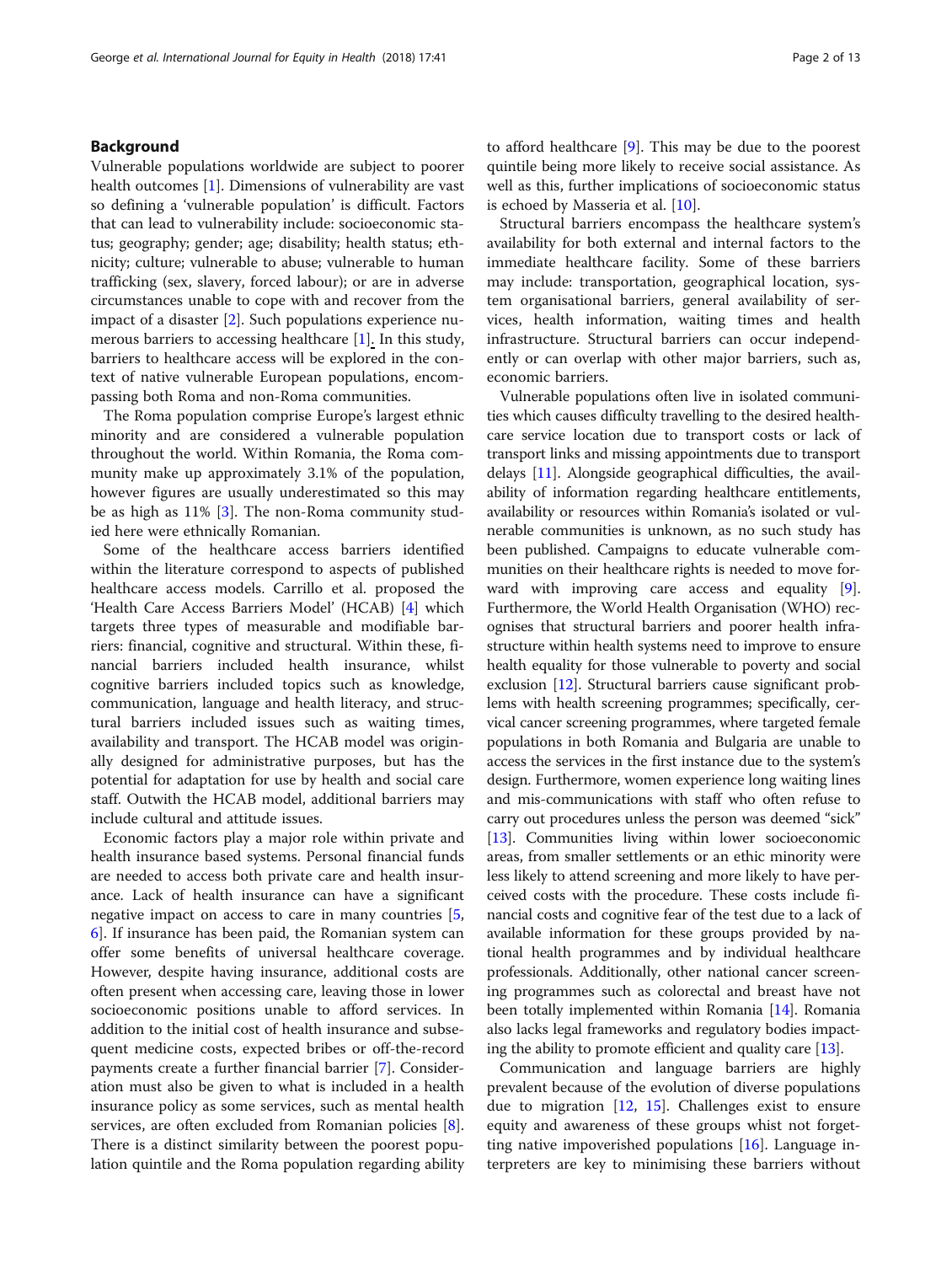which, difficult situations for both patient and professional arise and impede the access and delivery of healthcare [\[16](#page-12-0)]. Trust in the interpreter is imperative so finding the right person is crucial  $[16]$  $[16]$ . Other communication problems may arise due to differing levels of education and healthcare professionals lack of understanding about poverty, patient situations and associated multifaceted needs [[15](#page-12-0)]. Poor maternal education accompanied by poverty has been shown to be a negative determinant of birth and health outcomes in Roma mothers when compared with non-Roma [[7,](#page-12-0) [17](#page-12-0)].

Cultural and attitude barriers mostly incorporate aspects of discrimination and include dimensions of: socioeconomic position; individual beliefs; social groups; language; race; ethnicity; and religion. EU law protects against discrimination on the grounds of sex, racial or ethnic origin [[18](#page-12-0)], but nevertheless, discrimination received from healthcare professionals extends further than just socioeconomic and educational factors [\[19\]](#page-12-0). Cultural or ethnic discrimination is widespread and linked to poorer quality of care [[7](#page-12-0), [20](#page-12-0)]. Discrimination through stereotyping is also prevalent with Roma being judged by healthcare staff based on their education and unemployment rates causing mistrust toward professionals  $[6, 10, 21]$  $[6, 10, 21]$  $[6, 10, 21]$  $[6, 10, 21]$  $[6, 10, 21]$ . Negative experiences from mistreatment or prejudice result in reluctance to attend services and negatively impacts perception of health [[5](#page-12-0), [21](#page-12-0), [22](#page-12-0)]. Cultural barriers also have a strong relationship with community willingness to access appropriate care [\[23](#page-12-0)]. Policy-makers regard the Roma to misunderstand how the system works, and to misinterpret discrimination as the reason for feeling victimised [[7](#page-12-0)]. However, staff education surrounding cultural competency could increase uptake of desired services by culturally diverse populations [\[22\]](#page-12-0).

In conclusion, minority vulnerable populations throughout Europe and further afield face various barriers accessing healthcare. This study is undertaken within East Romania due to its known impoverished areas alongside the country's on-going healthcare crisis [[8,](#page-12-0) [18](#page-12-0), [19](#page-12-0)]. Furthermore, the gap between different socioeconomic groups with respect to the level of their unmet medical needs between Romania and the EU is unequally distributed; Romanian vulnerable groups are confronted with difficulties beyond those faced by their counterparts elsewhere [[24\]](#page-12-0). Negative health outcomes have been portrayed and documented as a consequence of numerous barriers for European Roma communities and vulnerable communities living outside of their native country [[11\]](#page-12-0). However, the potential healthcare barriers faced and health outcomes of different ethnic vulnerable European or Romanian non-Roma indigenous communities has yet to be as significantly acknowledged. Therefore, following the HCAB model [[4\]](#page-12-0), this study aims to detect and explore three things: firstly, the perceived barriers to accessing healthcare for a vulnerable population of mixed ethnicity in Romania, secondly, assess how these barriers may impact health according to this community, and thirdly, make recommendations as to how some barriers may be overcome.

# **Methods**

# Design

A qualitative research methodology was used as the study aimed to be exploratory in nature, detecting and examining personal experiences to identify detailed themes and opinions from participants. Semi-structured interviews were chosen to allow an in-depth exploration of their personal experiences, attitudes and views can be gained. It also provides an appropriate format for discussing sensitive subjects whilst allowing a degree of flexibility to change questions to address areas important to each participant [\[25](#page-12-0)]. Furthermore, as a large percentage of the targeted participant cohort are illiterate, methods involving reading or writing were inappropriate. Focus groups were also unsuitable due to the desire to ensure that quieter participants have their voice heard.

Two similar question guides [see Additional file [1](#page-11-0)] were created to address the project aims for each cohort interviewed. The two cohorts selected included family members whose children attend the centre and staff members who work at the centre. Open-ended questions to explore themes were the main-stem of the interview guides but the HCAB model themes were assessed for by the use of focussed questions. Question guides were subsequently discussed with the other authors [K.D. and E.F.] to assess their appropriateness to meet study objectives.

Ethical approval was granted by Dundee's University Research Ethics Committee (UREC).

# Sampling

The study population were adults living within or working with a vulnerable community residing in an area of East Romania. Convenience sampling was used, with the targeted population being reached through a charity organisation who run a children's community centre in the area. This method was chosen because of existing relationships with members of the target population, a community where there is a high degree of mistrust of 'outsiders'. The high degree of trust between the target community and the centre granted easier access to this community.

The children's community centre aims to keep children from vulnerable families in school through providing a safe place for them to do school work and play as well as providing a meal; showers; educational support; life skills and help with clothing, but does not provide healthcare. Access to the centre was established through a co-author's [K.D.] previous volunteer work.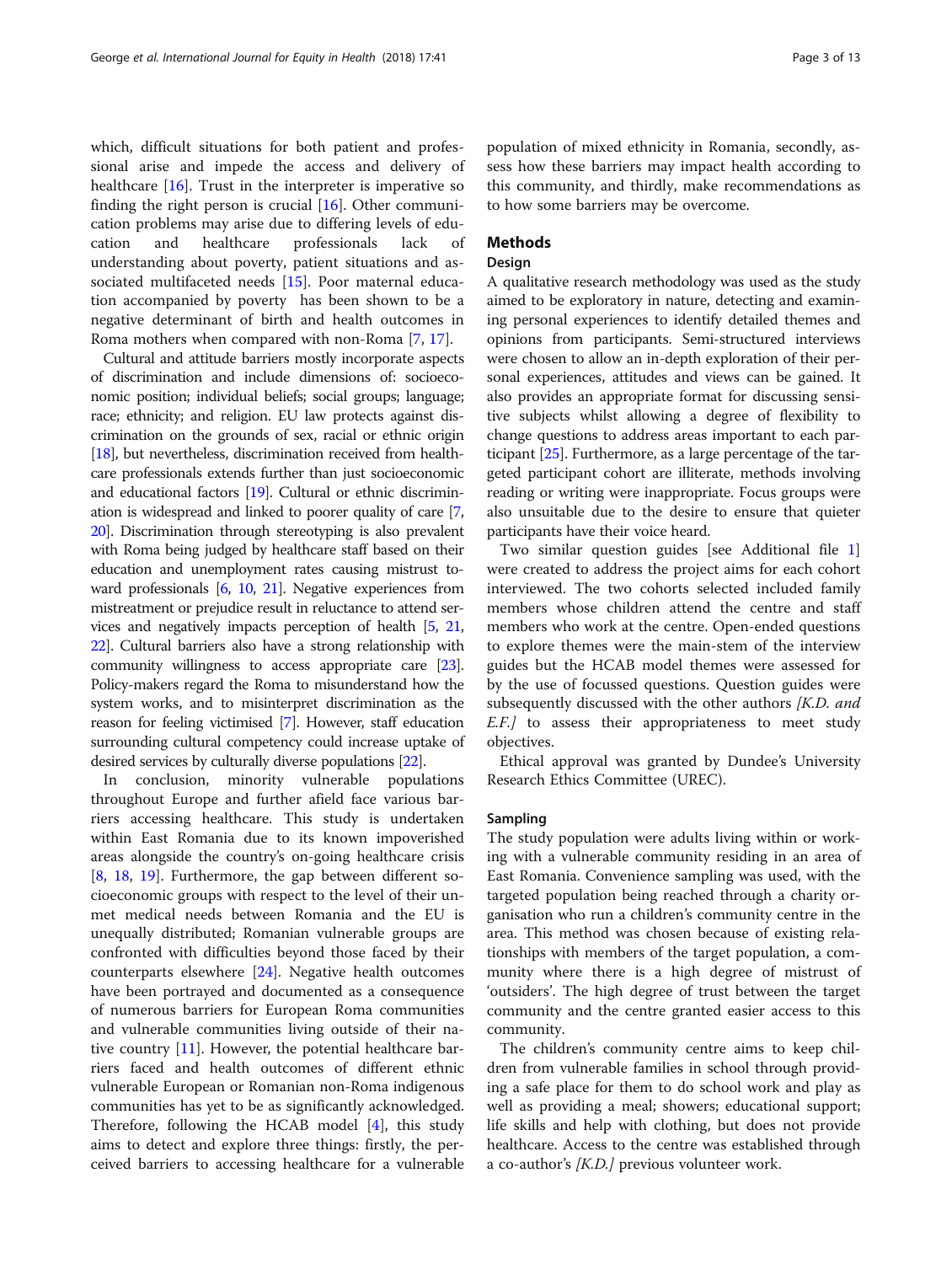As previously mentioned, two target cohorts were used:

- 1. Family members. This cohort included mothers or fathers over the age of 18 of children attending the centre.
- 2. Staff members working at the centre, who are considered key informants of the community because they have been working among this community for over 15 years.

### Recruitment

Family member recruitment began at a parent meeting at the centre. The study was presented and participant information sheets read aloud in Romanian. Confidentiality of the interviews and voluntary involvement were emphasised. If family members wanted to participate, a choice of translator was given, either a staff member from the centre or an independent translator, to ensure comfort and openness amongst participants.

Fifteen families were represented at the parent meeting, of which, fourteen agreed to participate. An additional ten families of children attending the centre who did not attend the parent meeting were later invited to participate on house visits or by telephone by the centre's social worker and the researcher. Here, the same protocol was followed. All ten agreed to participate. All of the family members chose a staff member as their translator.

Thirteen staff members were informed of the study during a staff meeting and individual participant information sheets were provided in the language of their preference (English or Romanian). Over the subsequent 4 weeks, participating staff interviews, with a translator of their choice, if they wished to have the interview in Romanian, were conducted. All participants were advised that no reward or consequence for participation or non-participation would ensue.

## Data collection

Data was collected through face to face semi-structured interviews that took place with individual participants, the researcher and a translator (if needed) in a private room at the community centre in January and February 2016. This setting was a safe and familiar environment to encourage conversation with participants. The interview process for family and staff members was the same. Commencing every interview, the participant information sheet was read, confidentiality was explained, consent for audio recording with a dictaphone was obtained and consent forms were signed. Interviews were saved to an encrypted USB device.

# Sample size

Staff and family cohort numbers required to reach data saturation, according to Guest [[26](#page-12-0)], were estimated. The

number of interviews estimated to reach data saturation in terms of no new information or emerging themes [[26](#page-12-0)] was 10–15 family members, and 5–10 staff members.

Following the recruitment process, 24 family interviews were scheduled to allow for cancellations or nonattendance based on advice from the centre and indeed a number of participants did not attend. Reasons for non-attendance included illness, conflicting schedule or forgetting. When it was considered that the point of data saturation was reached, 11 family members and 7 staff members had been interviewed which included two pilot interviews. Subsequent to these numbers no further interviews were held.

### Piloting

One staff and one family pilot interview were conducted within the targeted research group prior to subsequent interviews to establish any weaknesses within the interview design and if the information gathered would answer the objectives. Consequently interview questions were amended to remove ambiguous or complicated words due to low levels of literacy and education within the family member group. Pilot interviews were deemed successful and so were included into the results.

# Role of researcher

Qualitative research may exhibit an element of researcher bias due to the nature of the analysis and the interaction the researcher has with the participants at the interview stage. Therefore, researcher reflexivity was used continuously alongside self-scrutiny and considered across all stages of the project in an attempt to minimise bias and allow improvements for future interviews.

# Coding and thematic analysis

Thematic analysis was undertaken using the six phase steps described by Braun and Clarke [\[27](#page-12-0)].

Deductive thematic analysis was used at first pass to identify HCAB model themes of financial, cognitive and structural barriers. Transcripts were then analysed with an inductive approach to identify new emerging codes and themes not previously identified within the HCAB model. The HCAB model was flexibly used with the potential for adaptation to demonstrate this study's findings within the results write-up. To ensure reliability of the data, two steps were taken. Firstly, triangulation of sources was used; by interviewing both family and staff members of the area. Secondly, a different analyst independently reviewed and analysed the data to cross-check it with the findings of the researcher, however consensus on final theme categorisation was reached as a team. Quotes for illumination of context and or meaning as described in results and discussion section of the paper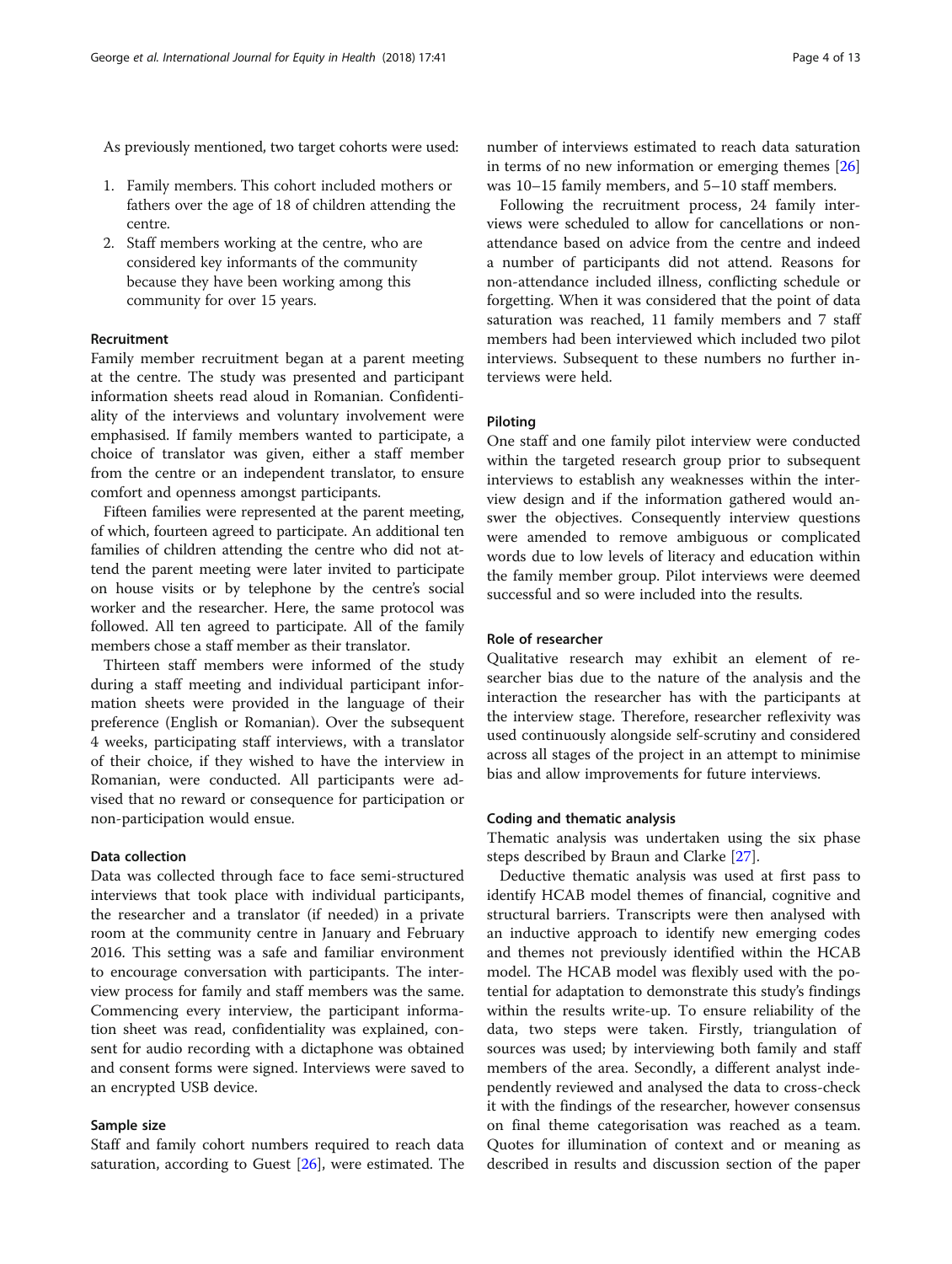were chosen at random from within their selected themes and subthemes.

# Results

# **Participants**

By the point of data saturation, eighteen interviews were completed. Eleven family member interviews and seven staff interviews. All family participants and six out of seven staff participants originated from Romania. The remaining staff member originated from the USA but has been living in Romania since 1999. Of the family interviews conducted, seven out of eleven participants were ethnically Roma, and four Romanian. All staff members interviewed were non-Roma. Staff members held differing professions and positions within the centre. These included: teachers, an educator, social worker, regional coordinator, janitor and centre coordinator. For confidentiality purposes, quotes are anonymised. Family interviews are labelled F1-F11 and staff interviews are labelled S1-S7.

# Interview results

Table 1 highlights the themes and subthemes found within the data following both deductive thematic analysis according to the HCAB model, and additional inductive thematic analysis.

# Financial barriers

Multifactorial components of this barrier exist and are a major determinant for ability to access healthcare. Health insurance *(subtheme 1)* is a crucial barrier; without insurance, primary care cannot be accessed therefore, secondary care referrals cannot be made, and only emergency care can be sought.

Table 1 Themes and subthemes within the data

| <b>THEME</b>               | <b>SUBTHEMES</b>                                                                                                                                                                  |
|----------------------------|-----------------------------------------------------------------------------------------------------------------------------------------------------------------------------------|
| <b>Financial Barriers</b>  | 1. Health Insurance<br>2. Employment Status<br>3. Affordability<br>4. Bribery<br>5. Competing Priorities                                                                          |
| <b>Structural Barriers</b> | 1. Service Availability<br>2. Accessibility<br>3. Waiting Times<br>4. Adults versus Children                                                                                      |
| Cognitive Barriers         | 1. Healthcare Professional Attitude and Mentality<br>2. Language and Communication<br>3. Vulnerable Population Discrimination<br>4. Cultural Discrimination<br>5. Health Literacy |
| Psychological Barriers     | 1. Mistrust<br>2. Hopelessness<br>3. Fear<br>4. Anxiety                                                                                                                           |

F5: "because she doesn't pay the, insurance, she doesn't have any insurance, she doesn't have family doctor"

Health insurance is not required to access private care, however payment is necessary which is mostly unaffordable to vulnerable families. Some of the family participants state that they managed to overcome having no insurance by creating a relationship with a family doctor who agreed to consult with them regardless of insurance status. However, they accepted that this relationship did not guarantee any other healthcare access points indicative of having insurance, such as secondary care referrals or subsidised prescriptions.

F10: "My family doctor sent me to the hospital to be checked in 3 times, but at the hospital they say I don't have insurance so they cannot accept me"

Employment status (subtheme 2) was shown to play a large role as unemployment is rife within the community and impact upon the ability to acquire health insurance. All participants indicated that they have had issues with the ability to pay for either services or medicine – regardless of ability to access a doctor.

S2: "and it's another aspect for these families, some of them they don't have a job, and they don't pay their medical insurance, so they can't have a medical doctor, and they can't afford to pay"

Affordability (subtheme 3) extends to investigations and type of service desired. Dental care was commonly needed, but dental services are not covered within health insurance policies and costs are too high for most. Bribery (subtheme 4) and corruption within the healthcare sector was described by all but one interviewee. This did not solely involve the financial implications of paying bribes, but also impacted the standard of treatment and attitude received from healthcare professionals. Participants acknowledged that for a community who already cannot afford healthcare, additional bribery payments add to their problems and emotional stress.

F4: "she knows that God says not to give bribes, but if you don't give bribes in the hospital they will let your kids die (…) i'd have to sit in the hallway until I have paid them something, they wouldn't let me in until I have paid them something."

With limited income, competing priorities (subtheme 5) of money controls whether participants access the necessary care. Both cohorts explain that prioritisation extends to every day life and community members prioritise commodities like food or heating, or choose to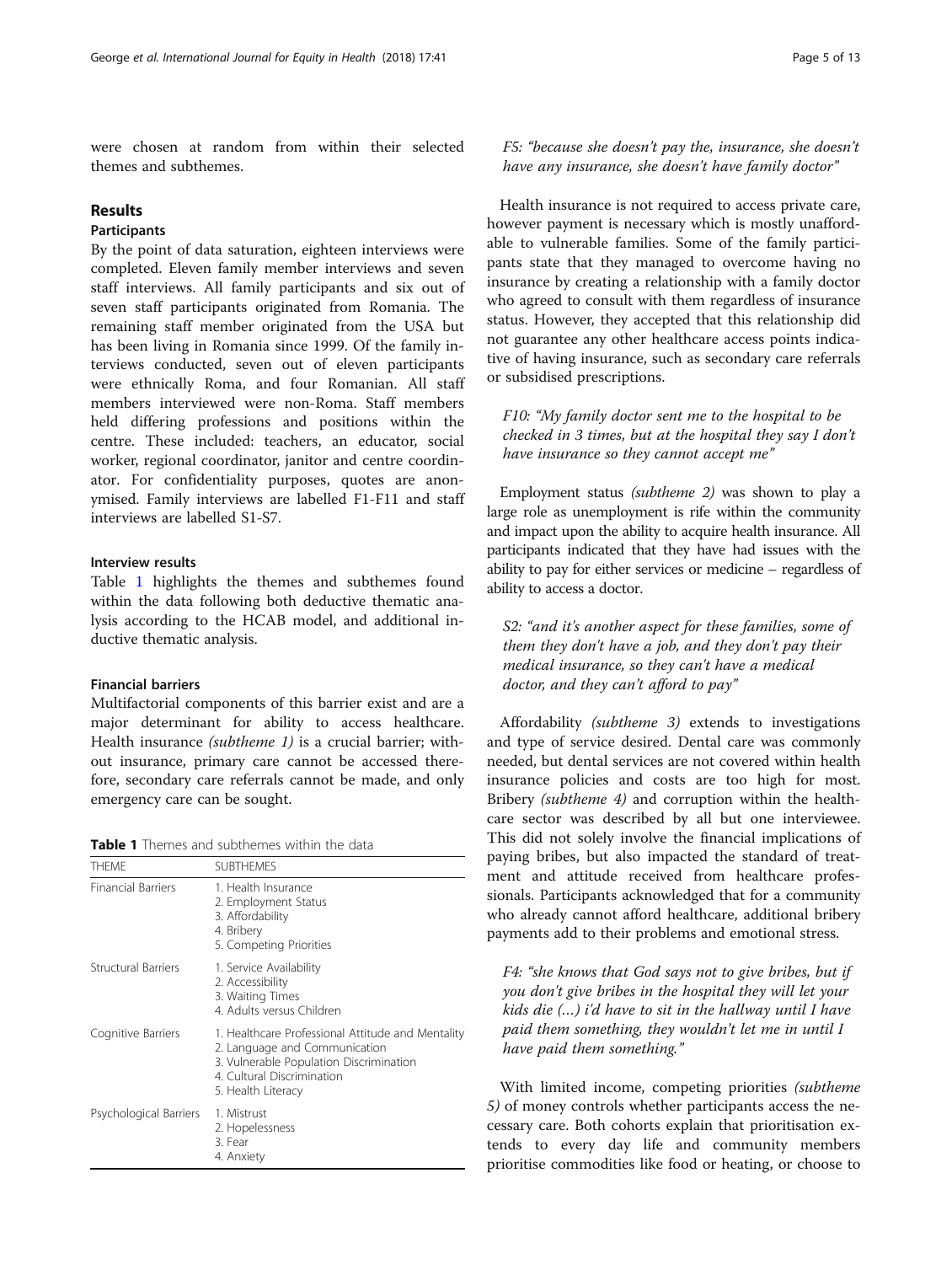invest in their children - rather than look after their own health.

S2: "for example, we had a project and for those who participated, like 80% from the, the parent's meeting, they received some money, and I asked one of these ladies, if she puts some money, just for herself to, in order to have a medical check-up and she said oh no, I just I bought food, for heating, for heat, yeah and I bought some clothes for my kids and I'll pray to god to help, to have mercy on me"

# Structural barriers

A general response amongst participants was a belief that healthcare services were plentiful, but not all were accessible, despite health insurance status, as many are provided by the private sector. Nevertheless, those with insurance face fewer problems. However, some participants, specifically shown by S3, believe the healthcare services available in their city are not substantial for the needs of the community.

S3: "the system is, is still antiquated, and under developed for the needs that they have."

Staff discussed how quality care can be accessed if one has more financial resources. Although this was in contrast to most participants who believed that service availability (subtheme 1) within the city was substantial, but the services are of a poor quality. It was found, as described by S1, that when a serious health issue occurred, they tried or wished to access care in an alternative city as the perceived quality of services was higher, showing an inequality of access depending on the location of a person's inhabitancy.

S1: "if you want something good, better than [named own city], you go to other cities like [named city] or [named city]. So if you have major surgery, and you are very frightened you go to see like we say, a better hospital or better doctor, and [named city] or [named city], we do that."

Service availability is thought by the community to be influenced by the prevalent staff shortages and salary disputes within the healthcare sector across the country.

F7: "The doctors are, are not paid enough to do their job, their salary is quite low, low, that's why they are not interested in being more responsible and being more involved and doing their best".

S2: "We have specialists, like good doctors, but in [named own city] yeah, err, now the unemployment percent it is really high and income is really low and they prefer to go outside, so, the corruption is getting bigger."

Both cohorts also explain how a service may not be available in this part of Romania and the only option is to travel elsewhere. However, travelling to another city is often not feasible because of waiting lists and the costs involved. Within the community area itself, participants described the multiple options of transport (buses, cabs, maxi taxis) and the ease of travelling to services. Consequently, participants believe that geographically, there is good accessibility (subtheme 2) of services within the city. However, accessibility of care as an adult versus a child *(subtheme 4)* was considered more difficult, as children up to the age of 18 in Romania are theoretically entitled to free healthcare.

F5: "So the kids have a medical insurance because they have to till they have 18 years old, so they go to the same doctor, but she doesn't have medical insurance so that's why they don't pay attention to her, the medical, the doctor, doesn't pay attention to her. But they, he has to pay attention to the kids."

Nevertheless, children's treatment or medicine plus services out-with health insurance such as dentists, private care and opticians still needs payment, causing similar accessibility problems experienced by adults. Furthermore, barriers of queues or waiting times (subtheme 3) were considered to affect adults and children equally. Within this community, if a participant is placed on a waiting list to see a specialist or receive treatment this was perceived as a positive step in accessing care. However, queues within hospitals, especially for those solely eligible to seek emergency care, pose a hurdle.

F3: "So they gave me just one pill to calm down, after this I left, because I had to waited for hours and hours and hours there, it is very crowded in there."

S4 describes the controversy with the queuing system with people admitted ahead of others purely because they know the doctor. This contributes to the ideology the community hold about Romania's services, doctors and the Romanian system in general.

# Cognitive barriers

Fear of negative healthcare professional attitudes and mentality *(subtheme 1)* due to previous bad experiences was shown to cause avoidance of care or premature departure from hospitals without receiving adequate help. Interview accounts from both cohorts portray doctors ignoring, shouting and speaking derogatorily towards patients.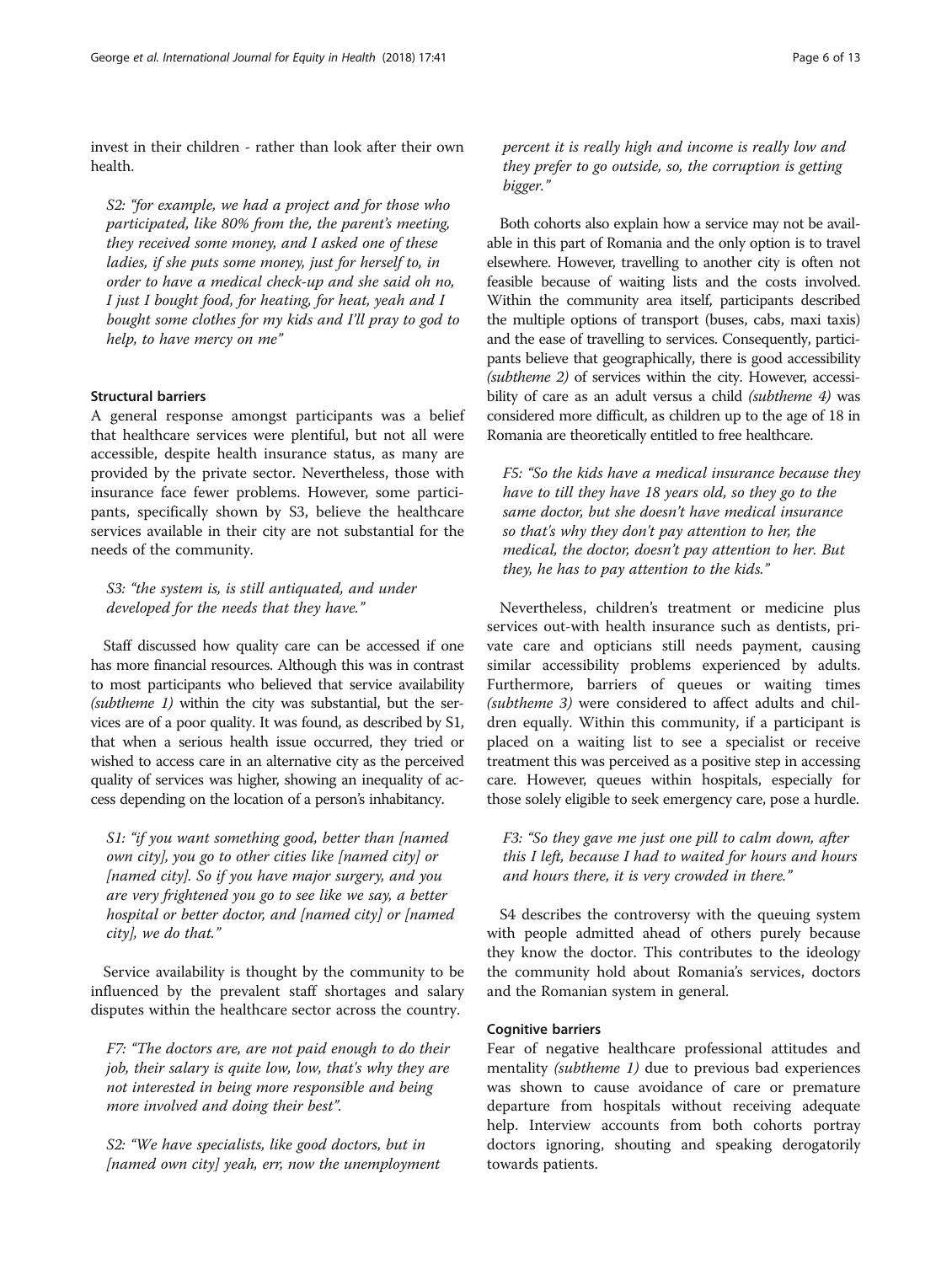F3: "many times I went to emergency, and there was times I got mad and just leave the emergency because nobody pay attention to me."

These attitudes were seen to alternate depending on situational circumstances. As such, the attitude and judgement received from healthcare professionals showed to correspond to the vulnerability status of those in the community for example, being poor, uneducated or impoverished and thus transpired as vulnerable population discrimination (subtheme 3).

S5: "there is also issues in this part of town, where doctors treat this group of people differently, or they view them differently, because of poverty, because they have low education, because they have no money and that influences things as well"

Despite this, staff accounts of mistreatment from health professionals were also uncovered, as shown by S1. Other accounts state that doctors believe to view themselves as superior and to not treat patients humanely.

S1: "the people don't speak nice with them and that's a problem for them. Because when they have a health problem, the first thing they think is not to go to a doctor because they are frightened, because they are scared they will not talk with them or something like that"

Language and communication barriers (subtheme 2) involved the use of medical jargon and language that the patient is unable to understand, negatively impacting the doctor-patient relationship and resulting in the consultation being misunderstood. Negative discrimination was shown to extend further than just socioeconomic factors. There is a large percentage of ethnically Roma population within the area, and many participants described cultural discrimination (subtheme 4) based on the stigma attached to this ethnicity.

S3: "if they are Roma background there is even more resistance to them, there you know, racism in the culture in general, because they are poor they are going to be err, more marginalised because of lack of education, more marginalised, and there is already a mentality of if you're the doctor then you are superior"

It is suggested by F10 that Roma can be treated better if they have money, linking to healthcare professional attitude (subtheme 1) and how it changes depending on situational circumstances.

F10: "There are many doctors, who, if they see me, like a Gypsy, will not respect me or even insult me. This is

# for Gypsies who are really poor, there are some Gypsy who have money and they will get treated well."

It is shown here that low levels of education increase the risk of discrimination, and can lead to lower levels of health literacy (subtheme 5), which spans a number of issues. This was demonstrated through unfamiliarity with entitlements or rights as citizens and unawareness of how the health system works and how to navigate it. The consequences of general illiteracy was described as an inability to read health information leaflets, posters or similar materials often displayed in healthcare establishments as well as instructions on prescriptions. Despite a number of the family members being illiterate, they did not identify this barrier, only staff members highlighted it. One family participant did highlight how her lack of education left her unable to dial the emergency services for an ambulance whilst in labour.

S3: "So not knowing how the system works, that would be 1, and then 2, not knowing if they're given a diagnosis, not knowing how to interpret that"

However, some family participants knew their entitlements and how the health system worked. Others were unsure of their entitlements because they had no interest in knowing, not because they were unable to find the information.

### F10: "I'm not very sure. I didn't ask, I wasn't curious."

Decreased awareness of prevention facts, lack of basic health and lifestyle information, unawareness of long term consequences and not valuing health or recognising health importance were also found, alongside, the loss of the ability to distinguish cause and effect of health issues. This, again, like other cognitive barriers, was solely acknowledged by staff members.

S5: "So, I feel that they don't necessarily think about what they are doing now and the impact that is going to have on the longer term. And so it's actually, a sort of mentality, sort of way of life, that actually they also then gets passed onto the children. So there's people who will cough and they'll be unwell and they'll continue to smoke and so they smoke in the same room as children. But also education, also about things like how to keep their house clean, so hand hygiene, personal hygiene, and these kind of issues as well and the impact that that has."

### Psychological barriers

In addition to the three themes (financial, structural and cognitive) described within the HCAB model; a further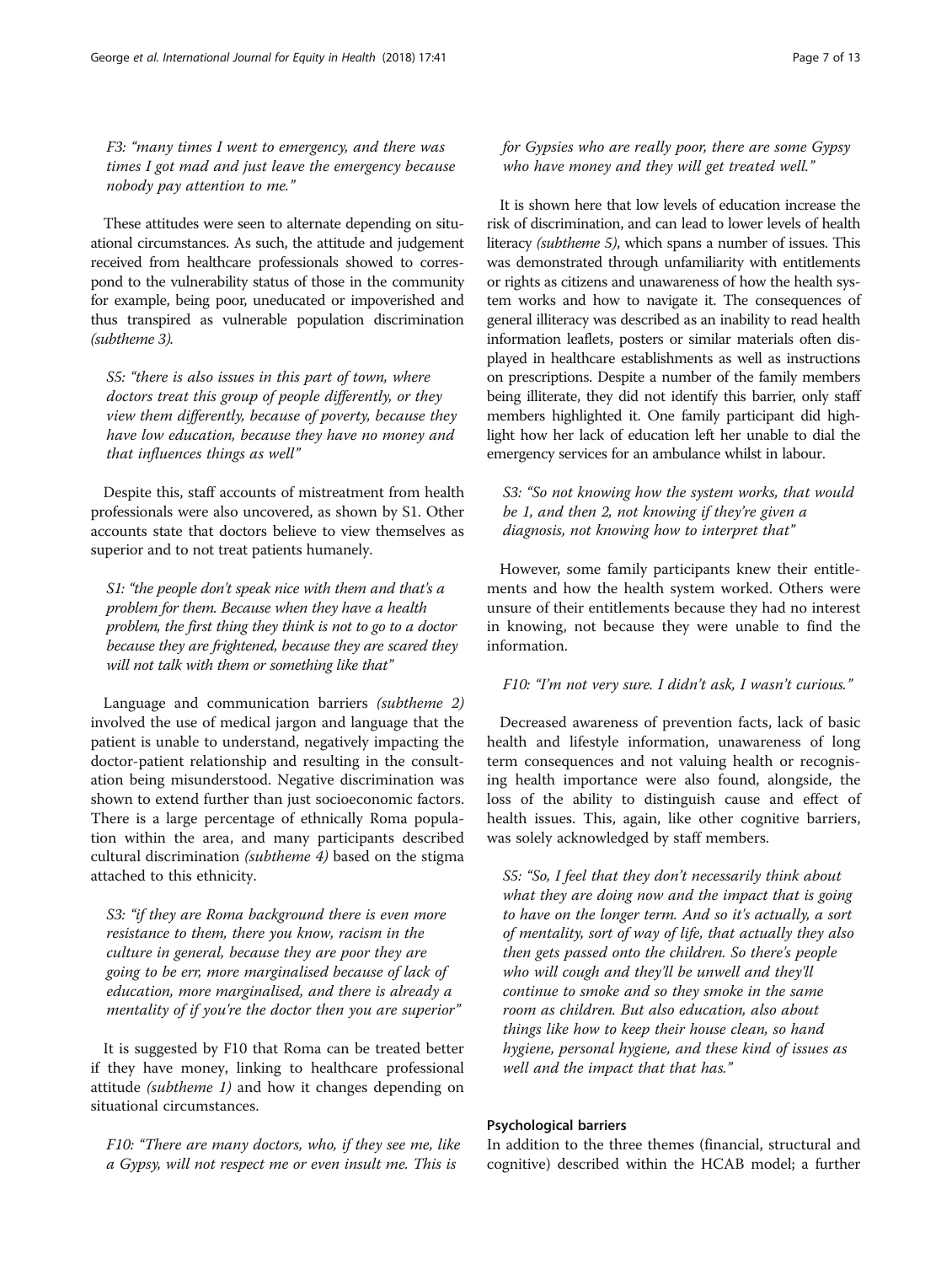theme of psychological barriers emerged during inductive thematic analysis. Four main subthemes within this included: mistrust, hopelessness, fear and anxiety. These added another dimension of an emotional impact to the community's problems.

Both negative and positive personal experiences shaped the views and mentality community members have of the city and its healthcare services. The attitudes of healthcare staff have led many participants to believe all healthcare practitioners are disrespectful. As such, they are shocked if they are treated otherwise and defensive mechanisms are prominent when interacting with healthcare professionals. This mentality causes mistrust (subtheme 1) and impairs creating a positive doctorpatient relationship. Mistrust and lack of faith also emerged about the Romanian healthcare system, its doctor's and diagnoses. Participants described misdiagnosis, discrepancy between diagnoses depending who they asked and the same diagnosis constantly given for different people.

S7: "in many many cases, we discover that they have this belligerent attitude (...) just because they have been treated badly they have had bad experiences, but we try to teach them do not assume that everyone, because not true, there are people that treat them like human beings, so we try to work on that, but it's hard because when you have I don't know, 80, 90% bad experiences, it is hard to believe that"

Furthermore, community members were shown to have a preconceived negative view of healthcare services and staff in this area of Romania, discouraging family members from accessing care believing only poor care is available. Hopelessness (subtheme 2) for gaining help was seen as family members are aware they need help but have no opportunity to, for example, if they are uninsured. This hopelessness extended to the healthcare system; people hope for a change in the system, but are not optimistic about any reform.

F3: "Yes, I would like to, but I have no chance.  $(...) I$ don't feel okay, I don't feel good. I don't think I have a chance,

Added to this, some family members are frightened or anxious about seeking a diagnosis because they fear (subtheme 3) they have no chance of gaining access to a doctor or subsequent treatment needed. Fear of being diagnosed with a life changing illness also leads to a failure to seek healthcare, because what follows the diagnoses is deemed to be outwith their control.

F10: "and I am afraid they will discover some other issues, like, maybe I have cancer, maybe I have diabetes which I suspect I might have and I don't want to find out. (...) I would rather like die suddenly and not know"

Finally, complexity in the operation of, and corruption within, the healthcare system created psychological barriers of stress and anxiety (subtheme 4). Bribery was an issue for both family and staff and so is a barrier that disregards vulnerability. Anxiety was also induced due to the current staffing shortages and the impact that had on available specialists and care.

S6: "I don't know what to do exactly, I don't know how to, just because I don't want to be treated badly, I want to bribe them, bribe the doctor, but I don't know exactly what to do, and that's my dilemma and my anxiety."

# Barrier solutions

Both family and staff members explained solutions and resolutions sought by the community in order for them to avoid accessing care. For example, some family members use self-help or herbal remedies.

F3: "and if he has an ongoing cough, I use the example, I give him onion tea."

Alternative coping strategies used by the family participants and aided by the community centre are highlighted below within the main themes.

### Financial

F6: "I am borrowing money."

S4: "And then, errm, the other thing, they can take small loans and they come now and then for medicine, to take a small loan for medicine, like, and they will pay it back"

# **Structural**

S3: "I'II try to find doctors I know or know people I know and get them to talk to them"

F6: "in this situation, she reached to (staff member) for milk and for the baby, and (staff member) help, help her"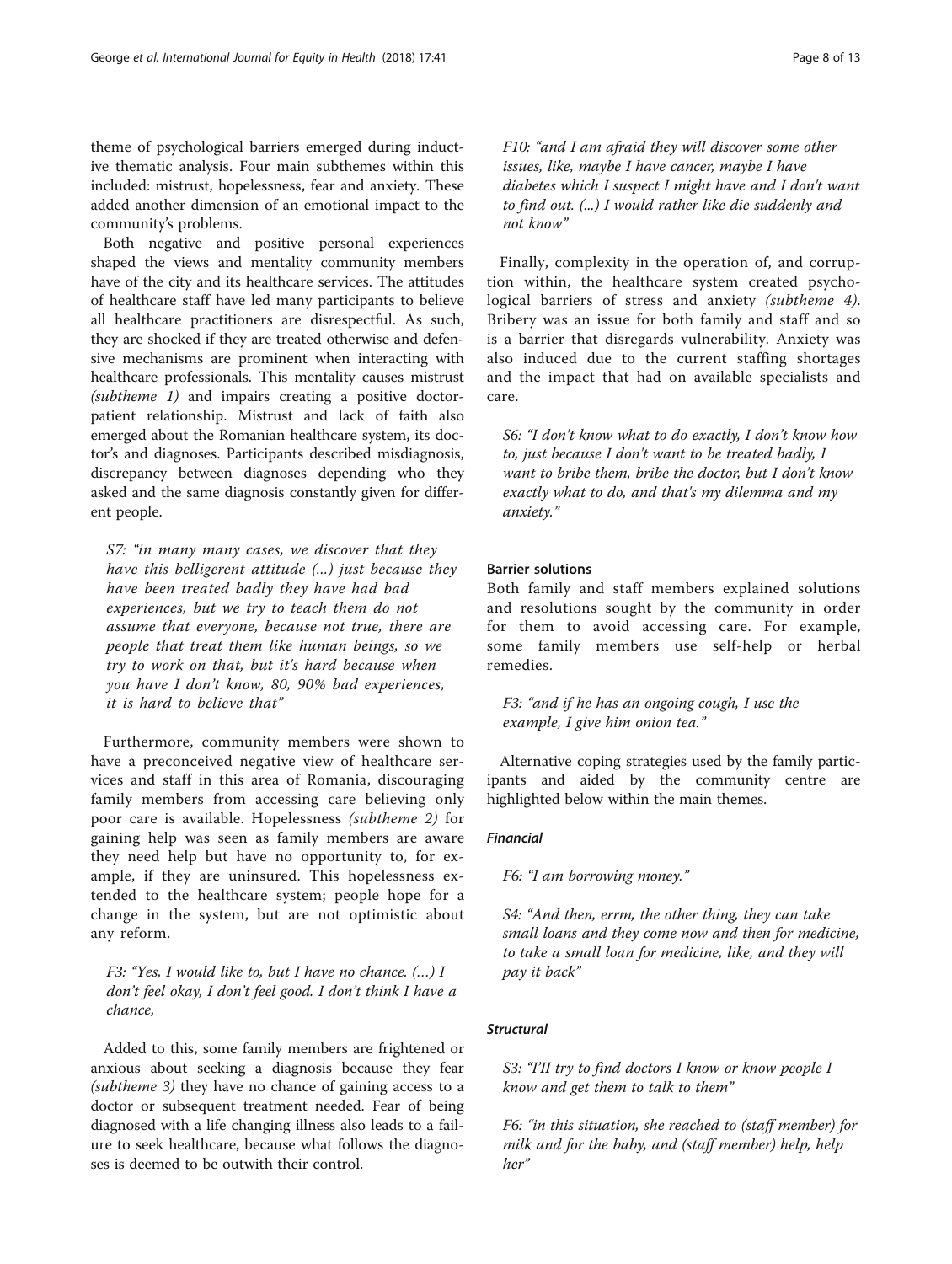# **Cognitive**

S2: "Oh yeah, sometimes they come here and ask us for some advice"

These solutions show the community members utilise the many services provided by the community centre, some of which include education for children, counselling services, advice, information read or small loans of money. Undoubtedly, without the community centre this vulnerable population would struggle further, and although the centre is able to help with some barriers, S7 discusses the difficulty of changing major cognitive barriers such as mentality and discrimination.

S7:"I mean to provide something for people is not very hard, but to change mentality (...), it's a life time process."

Further to these solutions, psychological barrier solutions need to be accounted for. There were no solutions for these volunteered during interviews. Alternative barrier solutions such as those for financial, cognitive and structural issues can all help with the psychological aspects of community member's disengagement with healthcare, however, similar to the ability to alter mentality, fundamental personal emotions can take decades to change.

# Discussion

### Summary

This study aimed to bridge the gap and identify healthcare access barriers for both ethnically Roma and ethnically Romanian groups within a city in Eastern Romania. To do this, a model recognising modifiable healthcare access barriers for vulnerable populations was utilised [\[4](#page-12-0)].

Four main barriers were found impeding healthcare access. The financial, cognitive and structural barriers found are consistent with the HCAB model used [\[4](#page-12-0)]. However, the additional finding of psychological barriers is new. As such, a new framework has been created for this study's findings, shown in Fig. [1](#page-9-0), and is named the 'Healthcare Access Barriers for Vulnerable Populations Model' (HABVP). Most studies fail to mention or acknowledge the poorest or most vulnerable within society out-with ethnicity, who too are subject to health outcome disparities on-par or worse off than the Roma community. The current study acknowledged a mixed ethnic population and added the findings of psychological barriers to healthcare access to the literature, alongside other dimensions of financial, structural and cognitive barriers.

# Study strengths and limitations

Naturally, this research is based on people's perceptions of health and well-being, whilst this was the intention of the study, health outcomes for any condition have not been measured, therefore cannot be supported with original quantitative data, however, clear evidence exists elsewhere that healthcare access barriers for vulnerable groups leads to poorer health outcomes [\[1](#page-12-0), [28\]](#page-12-0). A study strength was that family participants were either from a non-Roma or Roma background, however all staff participants were non-Roma in origin. Despite staff members being highly aware of the issues faced by the vulnerable community, having a staff member of Roma origin may have added a different perspective to the staff interviews.

Although one of the authors had previous links with the centre, this was through volunteer work and not a working contract. Furthermore, all interviews were conducted by a member of the research team who had no previous relation to the centre or the participants, both of these circumstances limit bias and adds strength to the findings. Additionally, piloting interviews by the same researcher within the targeted population allowed the researcher to gauge if the questioning was understood and appropriate from the outset.

The identified HCAB model added further value to this study as it led to the creation of the more comprehensive HABVP model. Two further models were researched and acknowledged but not incorporated into the study. Andersen's 'Behavioural Model of Health Services Use' [[29](#page-12-0)], integrates non-modifiable barriers which are not assessed in this study and include, demographic, environmental, social structure and behavioural factors and secondly, Devoe et al. [[30](#page-12-0)] demonstrate a typology of barriers but solely incorporate economic factors, whereas this study aimed to explore a multitude of barriers.

## Discussion of study findings

Based on this study's findings, financial barriers were undoubtedly the commonest barrier hindering care access described across both cohort groups. The community were frequently able to consult with a doctor but subsequently unable to afford the medication prescribed, which is consistent with UNICEF's and Idzerda et al.'s findings [[9,](#page-12-0) [30](#page-12-0)]. UNICEF however did not differentiate the vulnerable non-Roma in society from the general non-Roma population, like this study did.

High unemployment rates cause a cascade of effects with lower household income and importantly prevents access to health insurance because this is automatically paid for from a person's salary. Members of the community in this study often turn to illegal work to earn money, meaning some care may be bought, but ultimately health insurance is pivotal at determining the entry and volume of care received, regardless of ethnicity. In contrast to these findings,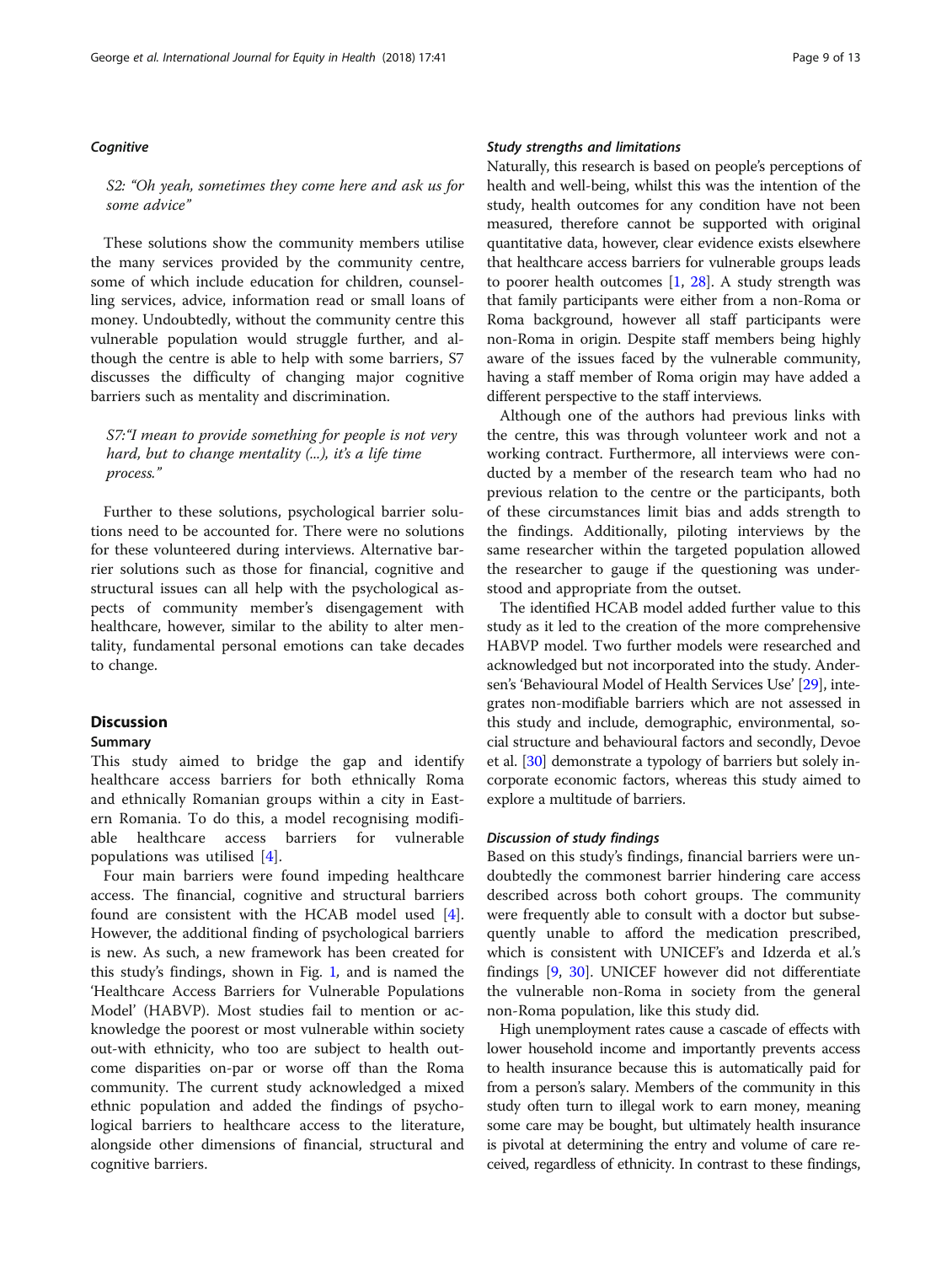Masseria et al. and Kühlbrandt et al. found that the Roma population within Central and Eastern Europe are significantly more likely to lack health insurance compared to non-Roma living in a similar area [\[10](#page-12-0), [21](#page-12-0)].

The impact of bribery within the Romanian healthcare system is entwined throughout this study's findings, and impacts both patient and professional. Healthcare professionals were deemed to base the quality of their communication and care upon the ability of a patient to pay a bribe and their socioeconomic status. Low wages within Romania and the desire for better wages, working conditions and more opportunities elsewhere [[31](#page-12-0)] helps to drive the ongoing bribery payments made, and citizens continue to hold the mentality that they pay for the quality of care they receive, regardless of the reality.

Attitudes of healthcare staff are another significant barrier in this study alongside other vulnerable groups which hinders access to care and increases discrimination [\[19](#page-12-0)]. Discrimination based upon education or poverty for indigenous populations as found here, is not recognised across Europe. Some results suggest patient background may be irrelevant within Romania but experiences of frequent discrimination result in delayed or avoidance of seeking medical treatment, leading to worse mental and physical health. Conversely, some data gathered showed few doctors to have positive attitudes towards vulnerable community members, namely, family doctors offering services for free due to their personal kindness. Using the new HABVP model, healthcare professionals can be aware of the impacts of their own practice of discrimination and make a conscious effort to modify their behaviours.

Despite qualitative research focusing on personal perceptions and experience, psychological factors and personal

<span id="page-9-0"></span>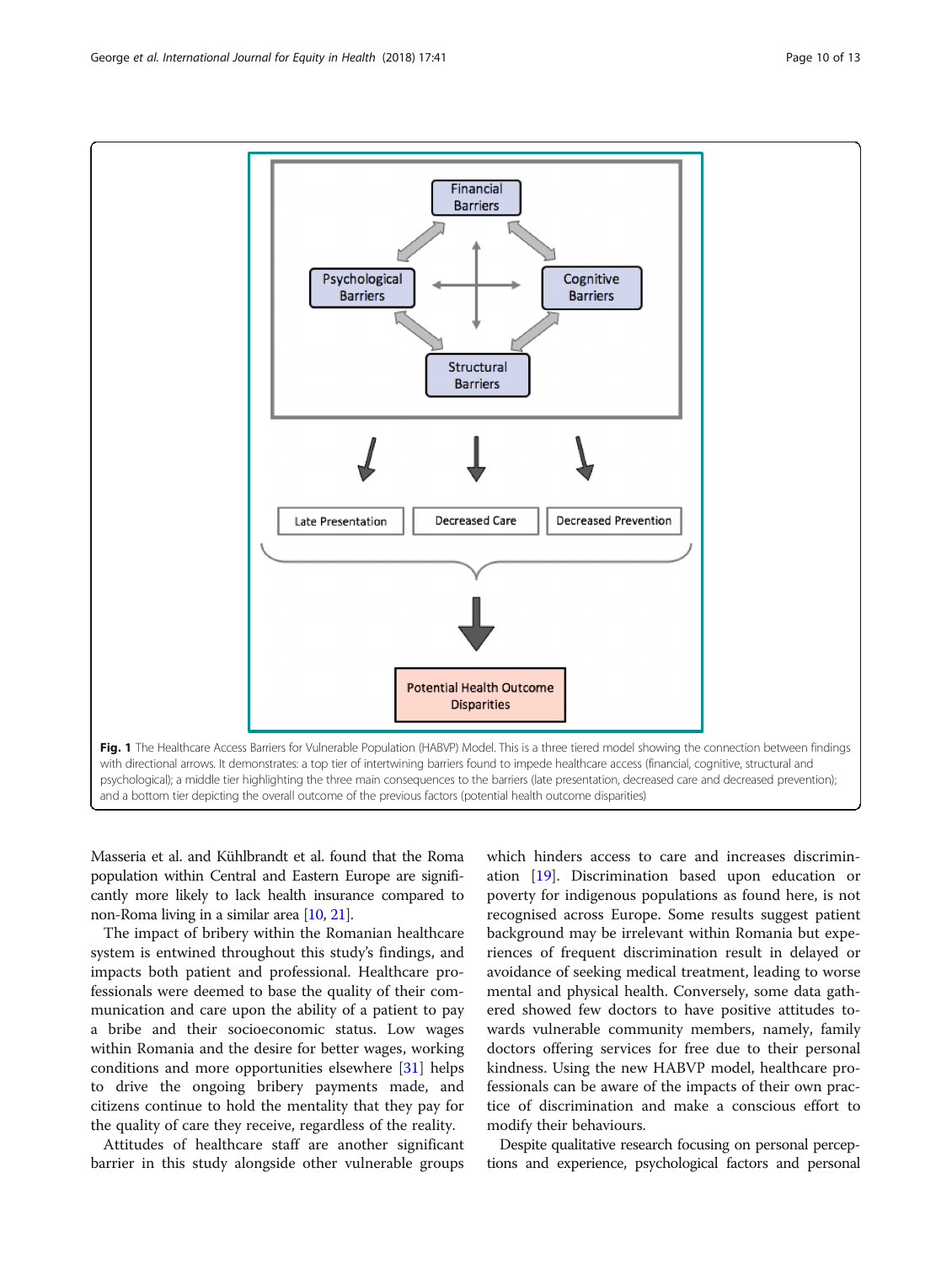emotions are not described elsewhere as barriers though were identified as such within this research. Negative emotions from previous experiences act as the stimulant for future healthcare disengagement, affecting overall health. Due to a lack of data, it is unknown if the negative perception of the city's public healthcare system by the community and staff is justified. People do not believe the system can change so they do not modify their mentality, despite interactions with services. It is unknown whether this is a healthcare specific mentality or more general, but a community mentality is passed through generations.

Lack of education or health literacy spans across a range of topics including awareness of how the health system works, entitlements and understanding preventative health measures. The least educated in Romania, are approximately five to eight times more likely to be at risk of poverty or social exclusion [\[28](#page-12-0)], which increases the risk of discrimination within the health system. Information regarding healthcare entitlements, availability or resources are required to facilitate access to healthcare and isolated vulnerable communities do not always receive this, as found elsewhere [\[6](#page-12-0), [7](#page-12-0)].

Conflicting opinions were found regarding service availability and quality in the area.

But regardless of this, inaccessibility remains high. Other services namely, pharmacy access was not an issue for the community, but the cost of medication causes problems. Dental care emerged from the data as a highly needed service, and like other European countries, avoidance of dental services for financial reasons is the most important contributing factor to poorer dental health [\[32\]](#page-12-0). Furthermore, the disadvantaged and marginalised populations carry the greatest burden of oral disease, which has strong associations with noncommunicable chronic diseases and impacts long term health and quality of life [[33\]](#page-12-0).

The HABVP depicts three main consequences of the documented barriers: late presentation, decreased prevention and decreased care. Although these were not directly assessed, these were eluded to by participants, and could explain why Roma within Romania are recorded to have higher mortality rates and lower life expectancy from birth alongside other adverse health outcomes when compared to the majority of the population [[24,](#page-12-0) [34,](#page-12-0) [35](#page-12-0)]. The only additional barrier faced here by Roma was cultural discrimination. Cultural discrimination from healthcare professionals must be accounted for under cognitive barriers due to its powerful impact on healthcare access. However, no additional barriers were found for non-Roma.

This study identifies that education could play a pivotal role in both improving healthcare access and reducing the risk of unfavourable health outcomes. Therefore, recommendations for barrier resolution and potential consequent improvement in health outcomes, using educational methods have been proposed and include:

1. Community level.

Firstly, provide basic health and lifestyle education from a healthcare professional with approximately three, one-two hour sessions, for all willing community members. This may involve: dispelling common health myths; personal hygiene teaching; importance of preventative measures and early presentation; basic first aid training; key lifestyle factors; long term health consequences; and citizen care entitlements.

Secondly, educate families about bribery within the system and what they are supposed to pay for and what they are not.

### 2. Healthcare staff level.

Firstly, educate healthcare staff about what is appropriate behaviour regarding bribes. It is of note that a higher level change and intervention is needed with this resolution. However, currently, bribery is illegal but the law is not enforced. The doctor-patient relationship is crucial to effective healthcare service, but this is compromised within the bribery system.

Secondly, discrimination and negative attitudes received by non-empathetic healthcare professionals must be addressed. These professionals should obtain training in two areas. 1) Cultural competency surrounding the Roma population, and 2) staff development about the impact discrimination has on the care-giving process and how negative experiences have future unfavourable connotations. Staff at the community centre could be in a position to deliver this education to healthcare staff due to the trust, relationships and knowledge they have of the community.

#### Research implications and future research

The new HABVP model depicted in this study may not exhaustively identify all aspects of health disengagement and might not be applicable to every vulnerable population as it does not depict the connection between numerous other unmodifiable healthcare determinants of disparities and health outcomes. Therefore, further research is needed to address other non-modifiable healthcare determinants of disparities, such as: genetics, gender, individual behaviour and physical environment; and the impact these have on healthcare access and overall well-being. The HABVP model does nevertheless show the effect that barriers, either singular or multiple, can have on accessing healthcare. This is the first time the model has been applied within Europe, and so has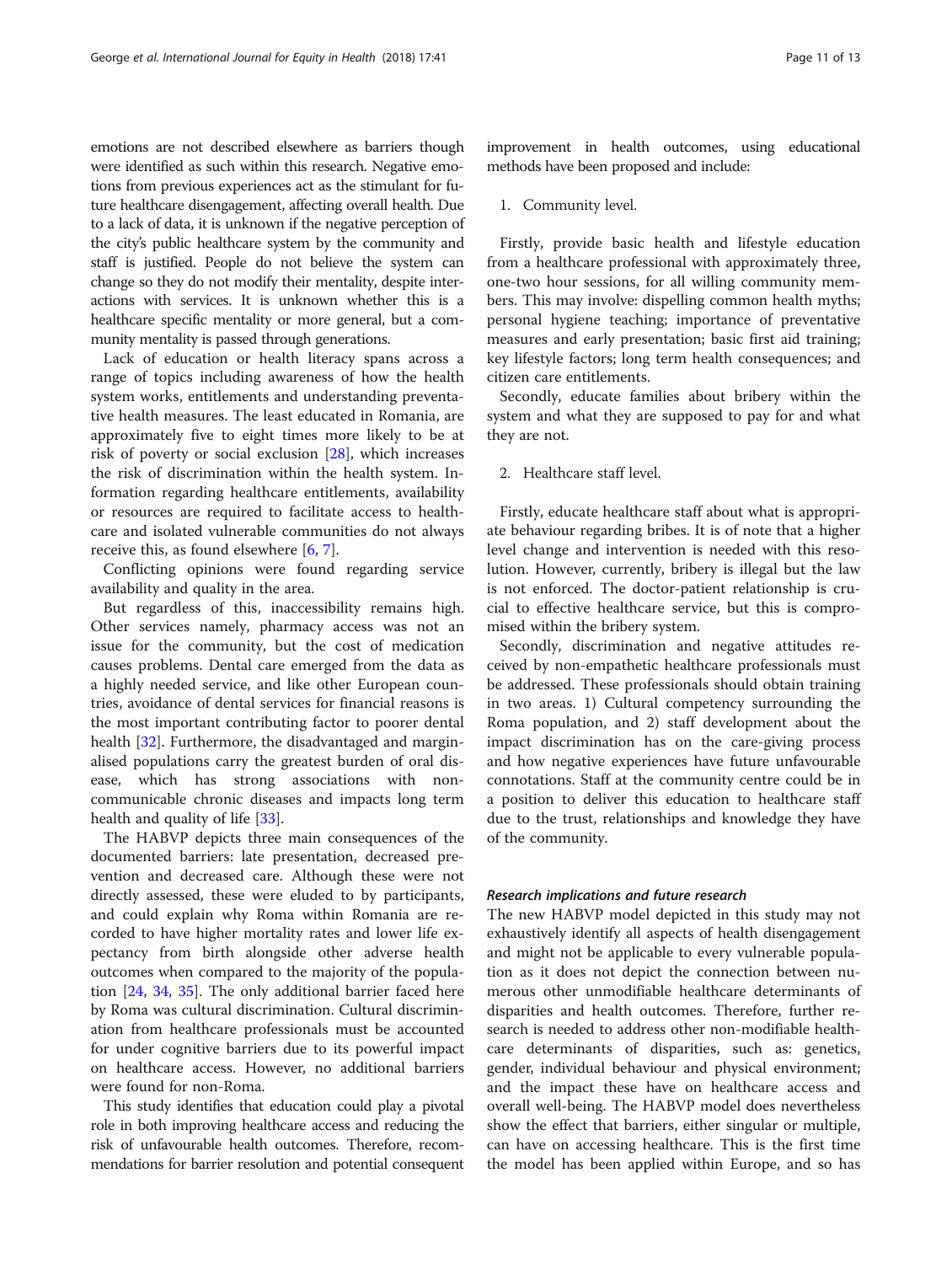<span id="page-11-0"></span>the ability of modification for each population and can facilitate the design of community health interventions, aiding barrier resolution.

# Conclusion

The current study opened a unique door into the lives of the specified ethnically diverse vulnerable community and explored their perceptions of barriers to accessing healthcare which allowed us to appropriately address the research aims.

The HABVP model and this study increases the understanding of the root causes for vulnerable populations disengagement with healthcare and enables professionals to be more proactive and holistically consider the needs of the population they serve. Access-related problems need to be continually focused upon by both healthcare professionals and policy-makers to decrease the prevalence of healthcare avoidance by those most in need. However, this study also identified needs for those people looking after the vulnerable population within the community centre. Both cohorts must be considered as there is a need to care for everyone in the system.

Interview findings suggest that an increase in education could be a key route to barrier resolution in the vulnerable community. Basic education and teaching could reap a host of benefits including: greater knowledge of basic health and lifestyle factors; knowledge about how to navigate the healthcare system; engagement with health services, and; lead to increased employability prospects with financial opportunities. As the centre has such strong relationships with the community, their provision of education could be a sustainable solution for the community.

Finally, this paper provides insight into the number of problems the most vulnerable from different ethnic backgrounds within one community face when accessing healthcare. With the inequality gap within society increasing, improving access to quality healthcare is essential for making steps towards health equality. The community centre provided a good source of data, and in return, the findings of this study are relevant to help aid the community centre develop their work locally. Furthermore, this research helps provide steps needed to progress towards the end goal of health equality, and it can be used as a guide for vulnerable communities internationally to identify areas of healthcare access barriers and help facilitate community health interventions for barrier resolutions.

# Additional file

[Additional file 1:](https://doi.org/10.1186/s12939-018-0753-9) (1) Interview guide for family members, and (2) Interview guide for staff members. (DOCX 103 kb)

#### Abbreviations

HABVP Model: Healthcare Access Barriers for Vulnerable Population Model; HCAB Model: Health Care Access Barriers Model

#### Acknowledgements

A very special thank you to all the staff at the community centre for their help in making this project possible and for the kindness shown during the trip to Romania. The centre does incredible work to create opportunities for the youth and community and it was a privilege to have spent time witnessing it. Secondly, thank you to every participant who gave up their time and offered valuable responses for this research project.

#### Funding

This project was self-funded by SG. No specific funding was necessary.

#### Availability of data and materials

Numerous quotations from datasets are included within this manuscript to depict the findings. However, the complete datasets or transcribed interviews generated and analysed during the current study are not publicly available due to confidentiality agreements with participants and the intention of keeping the area anonymised.

#### Authors' contributions

SG designed the study, conducted data collection with interviewing, completed all thematic data analysis and drafted the original manuscript. KD provided the contact with the community centre in Romania, facilitated with the design of the study, supervised part of the data collection and analysis in Romania, and provided continual critical revisions to the manuscript. EF reviewed data analysis to ensure accuracy, guided the development of the HABVP framework and provided multiple critical revisions to the manuscript alongside continual research advice. All authors read and approved the final manuscript.

#### Authors' information

Siân George is a fifth-year undergraduate student studying Medicine at the University of Dundee. She carried out this research whilst undertaking a BMSc in International Health which she received at the University of Dundee. Dr. Katy Daniels is a General Practitioner, and Clinical Teacher and Electives Lead at The School of Medicine, University of Dundee. She has been involved with the community centre where this study was conducted for 18 years.

Dr. Evridiki Fioratou (PhD, AFHEA) is a lecturer in behavioural and social science within the School of Medicine at the University of Dundee. She received her PhD in cognitive psychology from Lancaster University. Her research focuses on human factors in healthcare improvement.

#### Ethics approval and consent to participate

Ethical approval was granted by Dundee's University Research Ethics Committee (UREC).

No formal ethical approval was needed from Romania, however, a letter of approval of project work at the community centre from the Europe/Africa Regional coordinator of the charity organisation was obtained.

#### Consent for publication

Not Applicable.

#### Competing interests

The authors declare that they have no competing interests.

### Publisher's Note

Springer Nature remains neutral with regard to jurisdictional claims in published maps and institutional affiliations.

#### Author details

<sup>1</sup>University of Dundee, School of Medicine, Dundee, Scotland, UK. <sup>2</sup>General Practitioner and Clinical Teacher, University of Dundee, School of Medicine, The Mackenzie Building, Kirsty Semple Way, Dundee DD2 4BF, UK. <sup>3</sup>University of Dundee, Ninewells Hospital & Medical School, Level 7, Room 003A (Lab Block, Corridor A), Mailbox 11, Dundee DD1 9SY, UK.